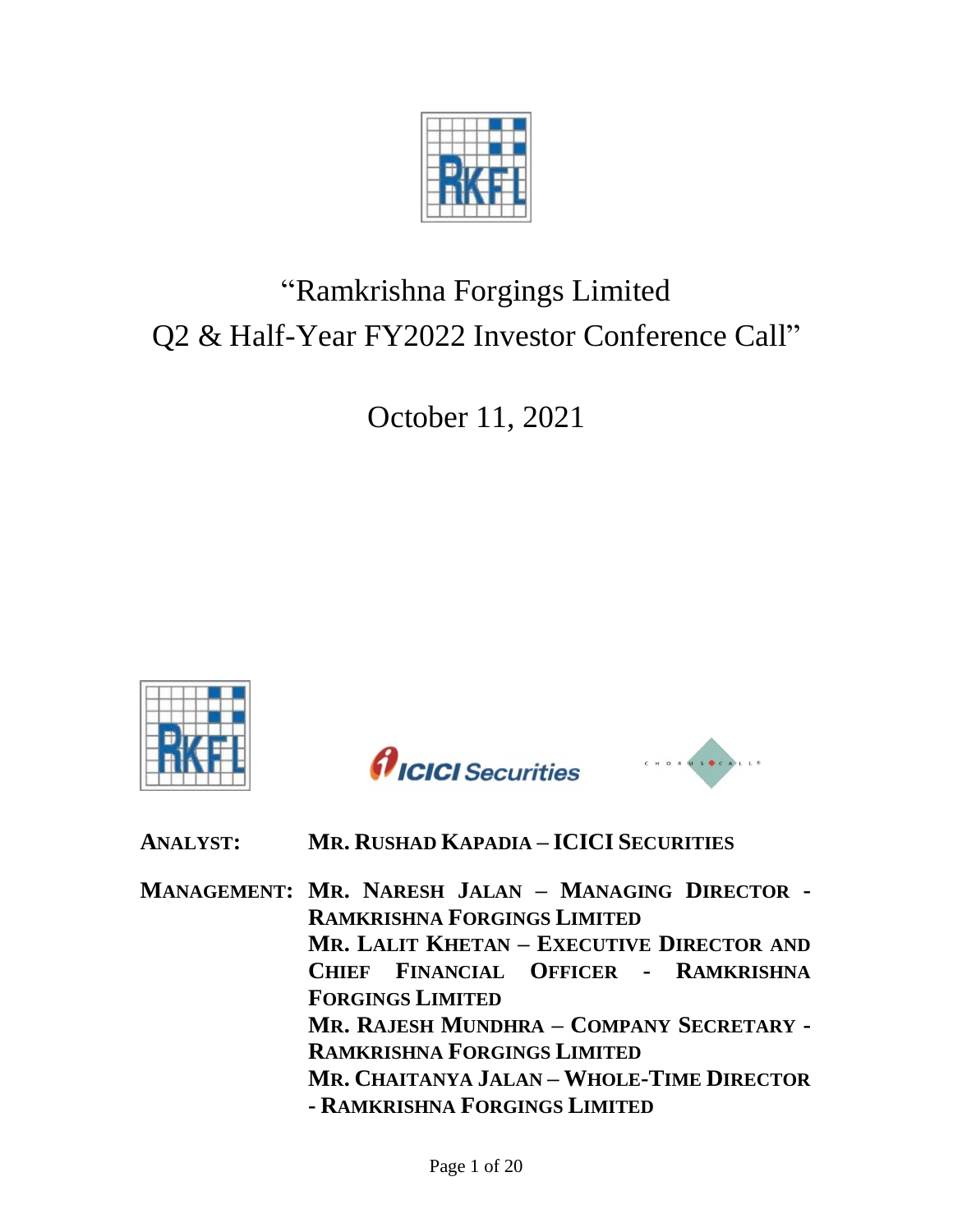

**Moderator**: Ladies and gentlemen, Good Day and welcome to the Ramkrishna Forgings Q2 and Half Yearly FY2022 Investor Conference Call hosted by ICICI Securities Limited. As a reminder, all participant lines will be in the listen-only mode and there will be an opportunity for you to ask questions after the presentation concludes. Should you need assistance during the conference call, please signal an operator by pressing '\*' then '0' on your touchtone phone. Please note that this conference is being recorded. I now hand the conference over to Mr. Rushad Kapadia from ICICI Securities Limited. Thank you and over to you, Sir!

- **Rushad Kapadia:** Thank you. Good evening, ladies and gentlemen and welcome to the Q2 and H1 FY2022 Results Conference Call of Ramkrishna Forgings Limited. We have with us from the management, Mr. Naresh Jalan – Managing Director, Mr. Chaitanya Jalan – Whole Time Director, Mr. Lalit Khetan – Executive Director and Chief Financial Officer and Mr. Rajesh Mundhra – Company Secretary. Without further ado, I would now like to handover the floor to Mr. Lalit Khetan for his opening comments. Thank you and over to you, Sir!
- **Lalit Khetan**: Thank you Rushad. Good evening and a very warm welcome to everyone present on the call. Along with me, I have Mr. Naresh Jalan, our Managing Director, Mr. Rajesh Mundhra – Company Secretary and SGA, our Investor Relations Advisors. Hope you all have received our investor presentation by now, for those who have not, you can view them on the stock exchanges and the company website.

We trust and pray that you and your families are safe healthy and secured. We hope you all are following the safety protocols and ensuring safety against COVID-19 pandemic.

We at Ramkrishna Forging to ensure safety of all employees during the pandemic have followed strict safety culture and COVID-19 protocols. We had conducted all the necessary vaccination drives in all facilities and ensure that its entire workforce who are vaccinated. We also organized several vaccination drives for public at large.

With recent signing of MoU for the development of EV powertrain components with USbased technology partner which follows our first order in EV segment from Foreign Multinational Tier 1 OEM in India.

We are well placed to capitalize on the fast growing EV market in Indian market. This breakthrough in EV market is also testimony of our strong R&D as well as product offering in terms of complexities and designs.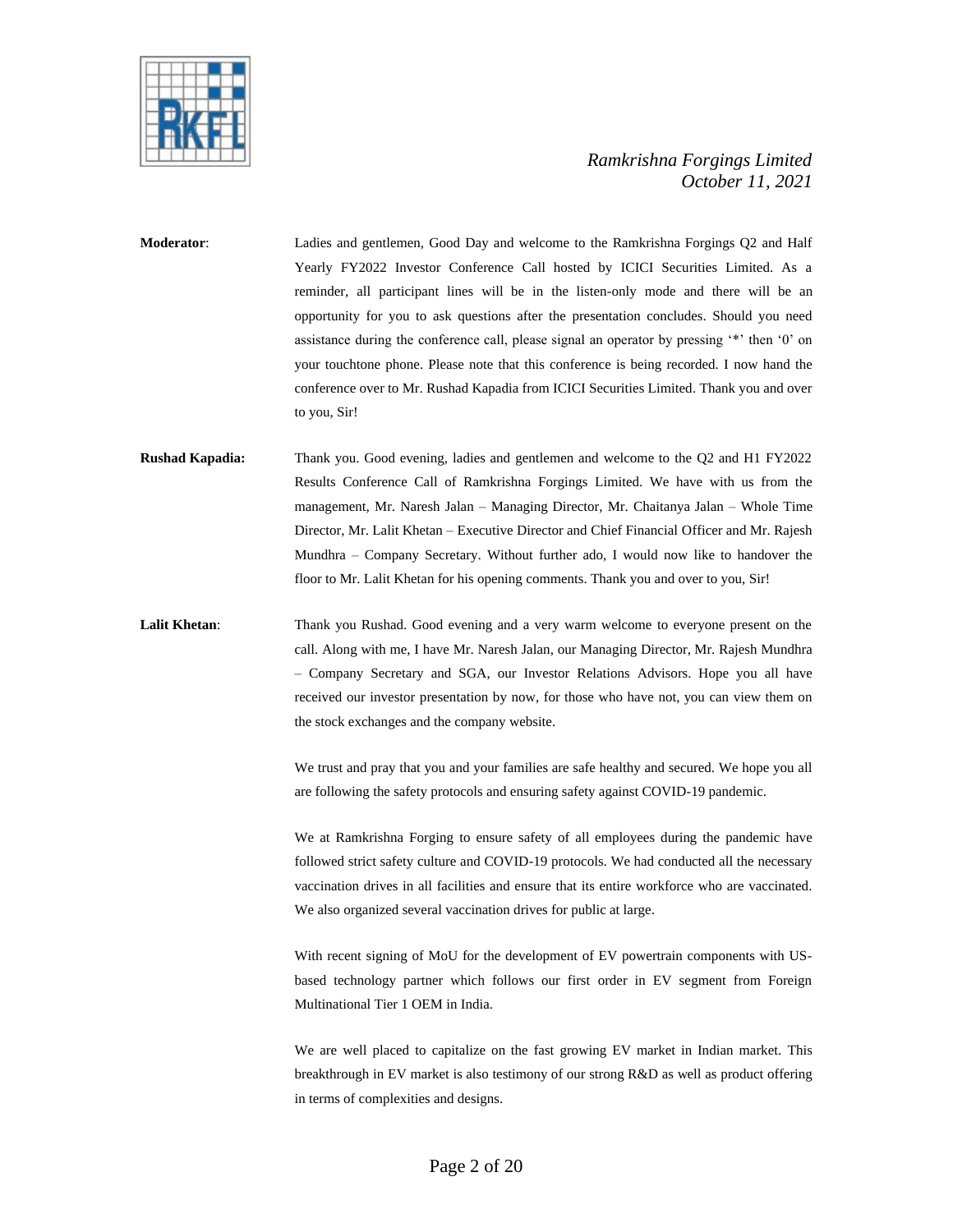

The PLI scheme which focuses on the EVs and hydrogen fuel cell vehicle manufacturing will act as a strong catalyst and catapult the domestic industry into net growth orbit.

The domestic auto industry is still on its way to recovery after the second wave; the silver lining in the commercial vehicle segment which has performed relatively better and this augurs well for us.

In the European markets commercial vehicle registration for the period January to August saw a high growth this year for the sector as the economy emerges from the pandemic. Nearly 1.3 million new commercial vehicles were registered in European Union during the eight month period making growth of 24% compared with the same period of 2020.

Demand is driven by Central Europe where sales continue to remain strong. US new light vehicle sales in January to September is 11.75 million units. Sales for nine month of the year are up by 13% compared to same period in 2020. We have added customers in Europe and North America and started supplying to South America and we expect to add more customers going forward and expect improved contribution from exports.

During the quarter we managed to receive contracts worth Rs.620 Crores from eight contracts from various geographies and business verticals. As mentioned earlier, we have also signed MoU for the development of EV powertrain components with US-based technical partner. With the help of this contract we have expanded our product offerings in EV market.

During second quarter we commenced commercial production at 2000 ton warm forging press line as well as our fabrication facility. With this our capacity has been increase to 187100 metric ton and this also marks end to our current capex cycle.

As part of our growth strategy we continuously work on de-risking our product portfolio by diversifying across different segments, customers and geographies. During the quarter, we added customers across various segments and geographies and we are confident to get repeat orders from the customers and foresee a strong performance in upcoming quarters.

That is it from my side. Thank you.

**Moderator**: Thank you very much. We will now begin the question-and-answer session. The first question is from the line of Raghunandhan from Emkay Global. Please go ahead.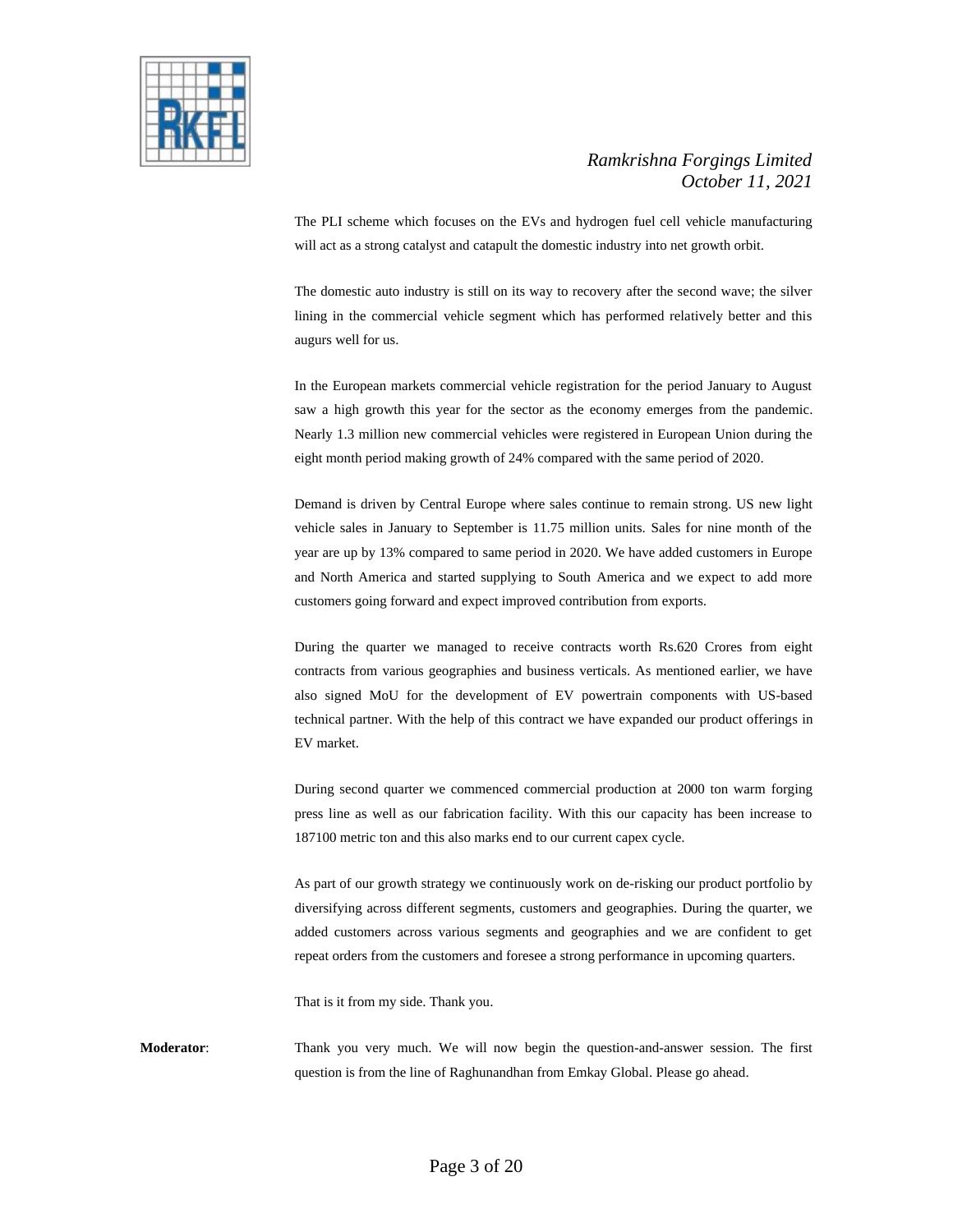

- **Raghunandhan NL:** Thank you Sir for the opportunity. Congratulations on stellar numbers. My first question was on the order contract for \$6.2 billion congratulation on winning these orders which gives visibility for outperformance of the company versus the industry. Here I just wanted to understand, of this orders how much will be new orders, how much would be replacement orders and this quantum of \$6.2 billion would it represent single year order or would it represent the lifetime order and lastly another clarification would most of all of these orders commence by FY2023? I would understand that some of it would start in FY2022 but would it be fair to assume that everything would have started off by 2023?
- **Naresh Jalan** : Raghunandhan, first to answer your questions one-by-one these are all new orders, there are not any replacement orders. Number two this are all orders which go into production in terms of sampling this year and bulk production is in different quarters of FY2023 and the entire full year production is going to be from FY2024 orders.
- **Raghunandhan NL:** Thank you Sir that was very helpful. Sir like the new orders seem to be flowing and thank you for the timely updates on the exchanges on the new orders and here Naresh Sir if I can take your opinion where are you seeing the traction in terms of the geography and within industrial which are the segments from where you are seeing the traction for new orders?
- **Naresh Jalan:** New orders in terms of auto sector, is coming mostly from Europe and in oil and gas is coming both from US as well as Dubai to be country specific.
- **Raghunandhan NL:** Sir that on the industry side on a quarter-on-quarter basis there has been a very strong improvement Q1 was closer to 45 Crores whereas Q2 has come in at closer to 108 Crores. So this QoQ improvement has been led by the segments and just wanted to understand you expect the momentum to continue going forward as well?
- **Naresh Jalan**: No, in industrial segments we are majorly now the sales are being contributed from tractor and earth moving equipments in domestic and exports both, and we expect this to more expand in coming quarters, and you will see new order wins also in coming quarters making it more clear that how we are derisking our entire model going forward.
- **Raghunandhan NL:** Congratulations on the EV powertrain components where you have made progress. Can you elaborate on what are the products we are focusing upon and what is the size of opportunity and also if you can talk a bit about the initial EV orders which you have got please?
- **Lalit Khetan**: Our initial EV order is basically in terms of manufacturing parts for motors and controllers and our joint venture also our first thrust is into manufacturing motors and controllers for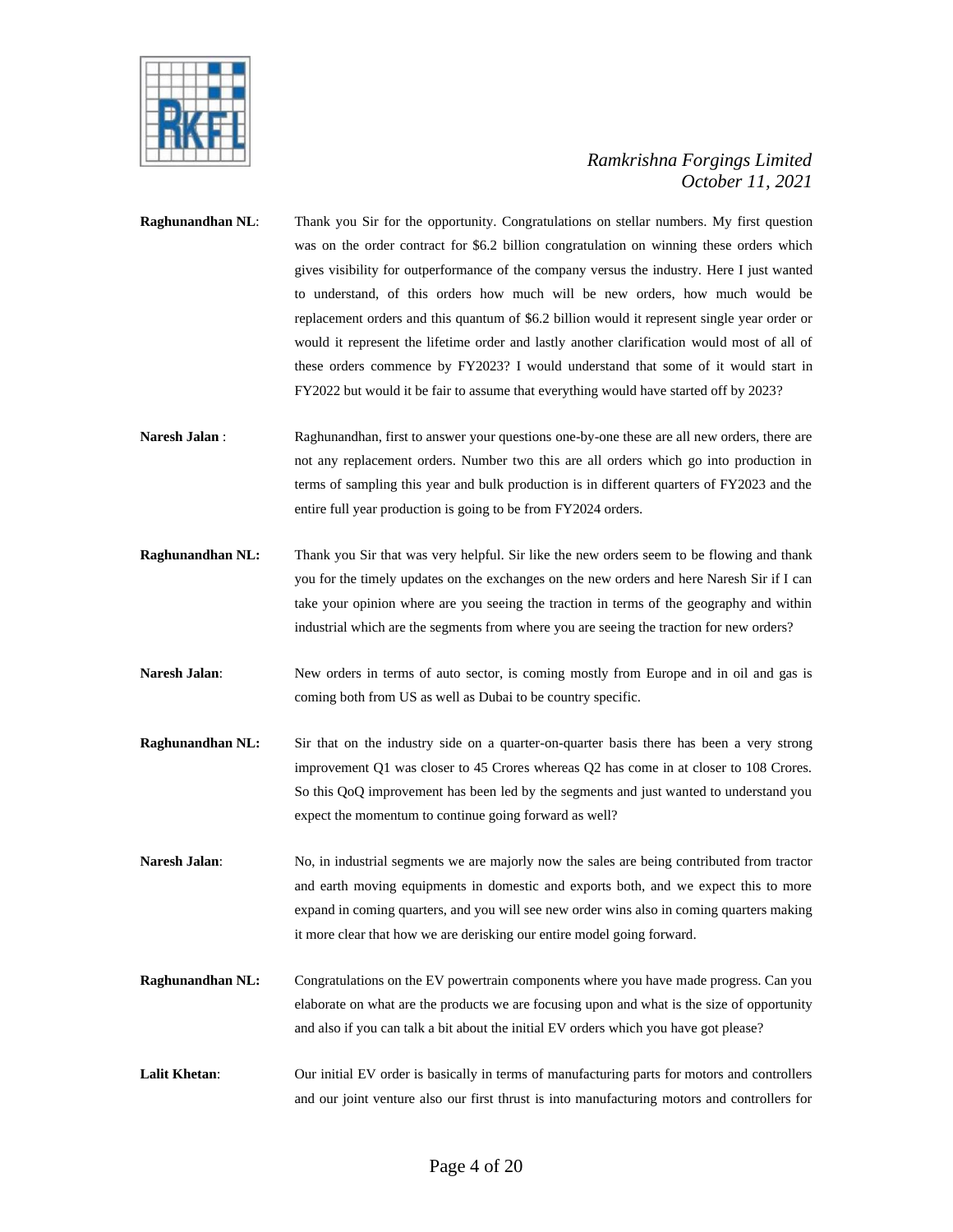

two-wheelers, three-wheelers and four-wheelers. Right now I would not comment on the size of the business. We would still wait for another quarter before we have a direct clarity with because we are in process of right now we have only signed that definitive agreement, but we are in process of finalizing a joint venture agreement. So we would wait for once the joint venture is concluded before we put anything to light in this.

- **Moderator**: Thank you. The next question is from the line of Abhishek Jain from Dolat Capital. Please go ahead.
- **Abhishek Jain**: Thanks for the opportunity. Congratulations for a strong set of numbers. Sir during this quarter there is a big difference in standalone and consolidated performance although on revenue basis, there is hardly any differences but EBITDA and PAT is lower by 8 and 6 Crores, where all these losses incurred please throw some light on it?
- Lalit Khetan: Abhishek, this is basically a mix of the loss incurred by our travel subsidiary that is around 1.5 Crores to 2 Crores is on account of that another 5.5 Crores is on account of Ind AS accounting adjustments done on the sales to the US subsidiary.
- **Abhishek Jain**: Will it be continued in the coming quarter?
- **Lalit Khetan**: The process will continue depends upon how much of the sales go in the quarter and certainly there will be some adjustment every quarter on account of this.
- **Abhishek Jain**: So on consolidated basis that EBITDA margin would be around 21%, 22%?
- **Lalit Khetan:** It may improve in the upcoming quarters; we have seen more sales there in the US subsidiary. So subsequent adjustment is not going to be this kind of it, I will say this quarter the gap is I will say one off.
- **Abhishek Jain**: The company was also looking to buy assets of the ACIL, Amtek Auto what is the progress right now?
- Lalit Khetan: Abhishek, it is still pending with the NCLT and we are awaiting the next phase of hearing is on 26th of October.
- **Abhishek Jain**: Sir can you throw some light what is the capacity there and how much revenue it may add if you want this business?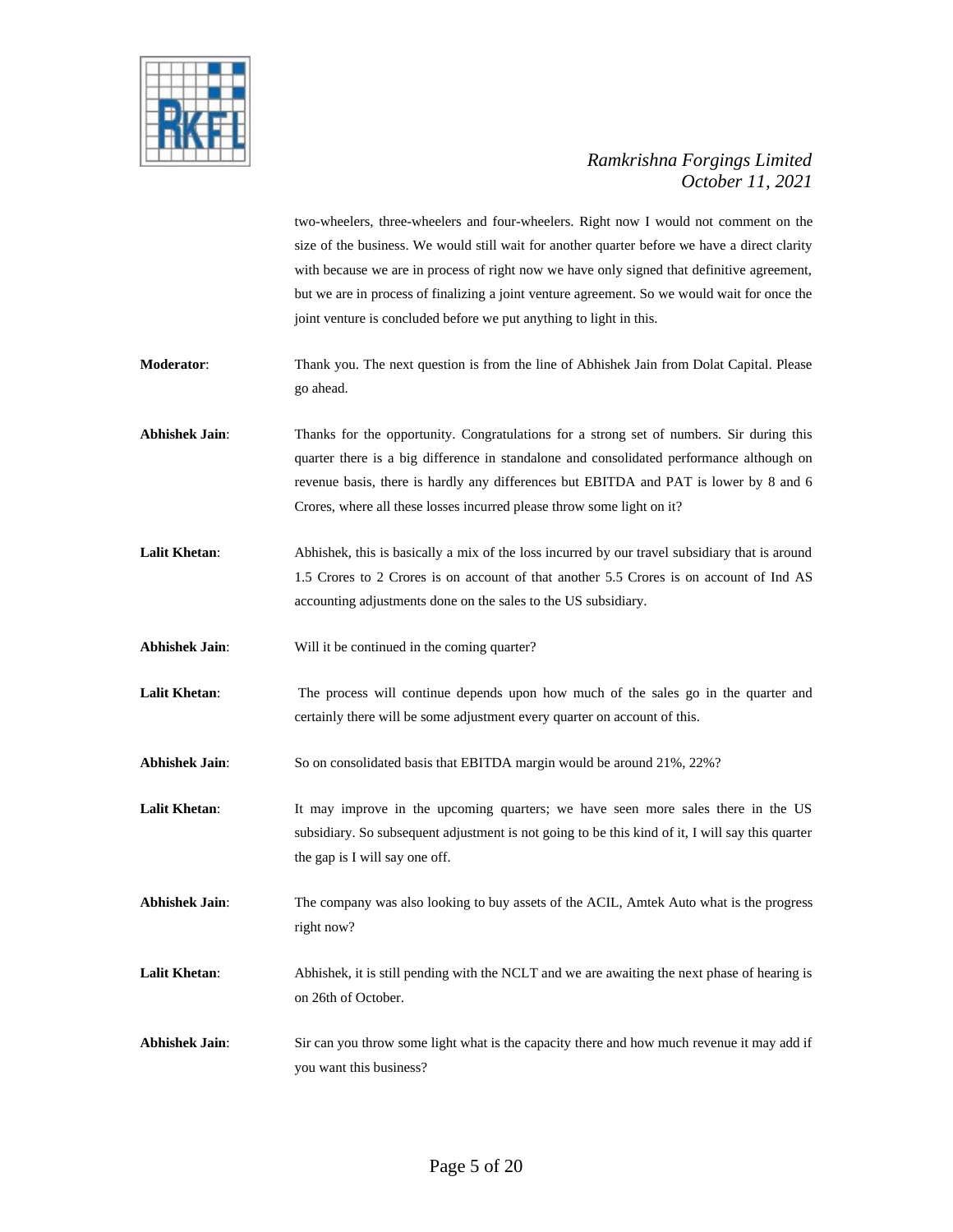

- **Naresh Jalan:** Abhishek that is a machining of crankshaft basically and so that is where in terms of threewheeler, four-wheeler crankshaft, two-wheeler crankshaft, they may hubs, on-boards all the materials we have also earlier given the guidance there is a revenue from 500 Crores to 800 Crores from that unit at an optimum capacity utilization.
- **Abhishek Jain**: Sir that company is also looking to raise fund of around 500 Crores. So just wanted to understand what is the objective for you, how much equity dilution will be possible in the coming quarter?
- Naresh Jalan: Abhishek, we have not yet decided on that so still that needs to be decided how much fund is to be raised and when so we will inform you as and when we will decide on that.
- Abhishek Jain: Sir your debt is increasing continuously. There are some pressures on the working capital side as well. So what is your effort to generate FCF and start to return net debt because this quarter also we have seen that net debt has gone up to the 13.2 billion versus 11.3 billion of last quarter?
- Lalit Khetan: Yes, Abhishek the net debt has gone up by about 140 Crores if you look at the six month performance but you can see the pressure on the working capital, trend has gone up by about 300 Crores against that so that is due to the increase in exports basically more increase in exports and little bit increase in the VMI stocks so that has created and the kind of growth trajectory we are in there will be some pressures on the working capital for the time being but once we reach the optimum level then it will start moderating and certainly we will start to generate free cash flows.
- **Abhishek Jain**: My last question is related with the gross profit per ton which used to be the 65000 to 70000 that has gone up to the 110000 per ton in last couple of quarters what are the key reasons of this sort of the expansion in gross margin despite the higher RM cost?
- **Naresh Jalan**: Basically, Abhishek I think it is a premix of job and better value addition on the jobs which we are trying to do as we move forward.
- **Abhishek Jain**: So is it because of the better mix or because of the BSVI, increase in the content per vehicle because of the BSVI and other things?
- **Naresh Jalan:** It is not basically BSVI it is basically we are slowly but steadily graduating from only forging supplier to fully finished product and now fully finished product are getting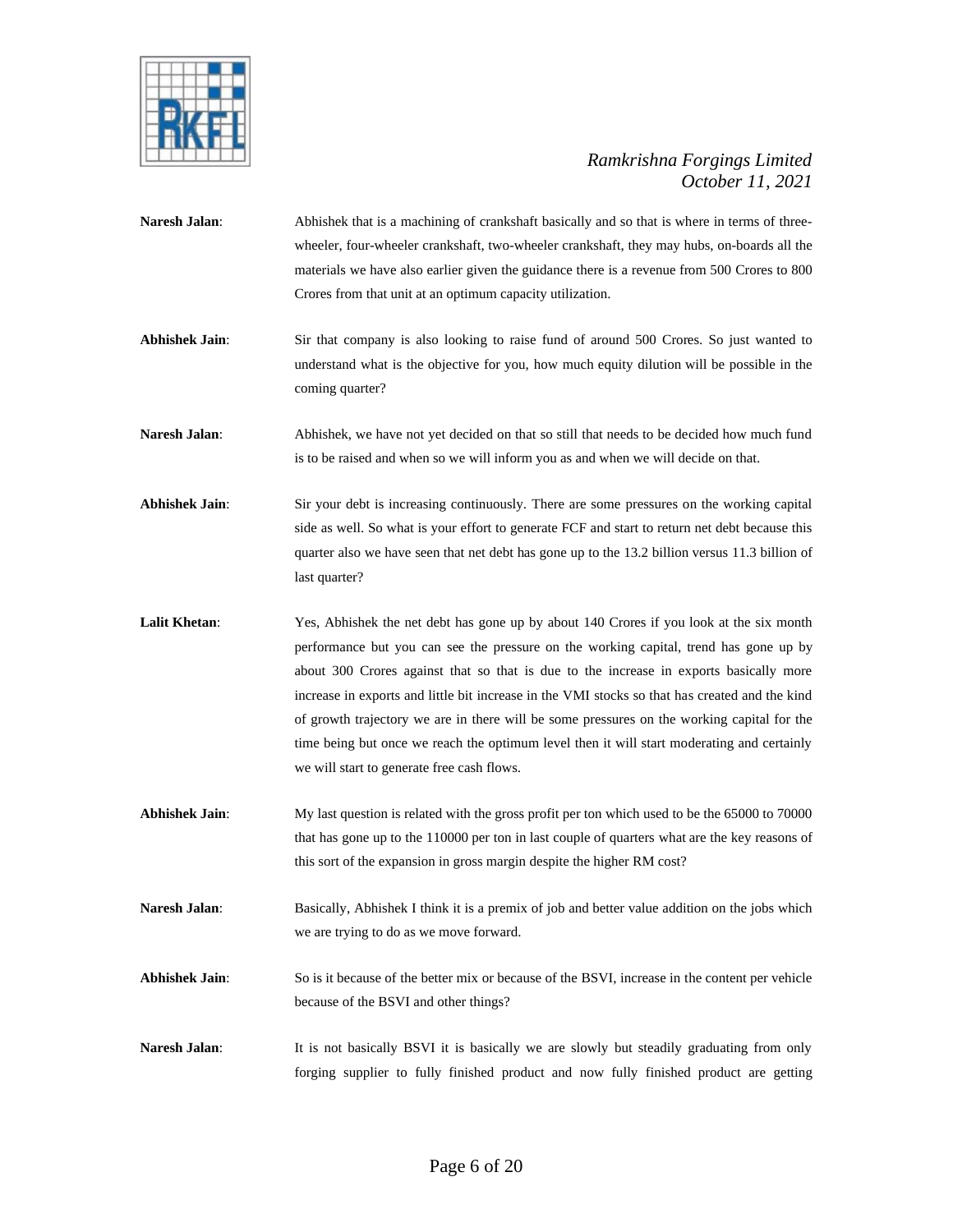

converted into assemblies so as we ride up the valuation by which gross margins are going up.

- Abhishek Jain: Sir what is the current capacity of machining and how much change in the machining in last couple of quarters?
- **Naresh Jalan:** Almost I think in last six months, we have moved from 45% to 50% to almost 75% plus in terms of machining and assemblies.

**Moderator**: Thank you. The next question is from the line of Mitul Shah from Reliance Securities. Please go ahead.

- **Mitul Shah**: Thank you for giving me this opportunity. Congratulations on a very strong performance. Sir I have first question on your average selling price per KG which shows roughly 7% improvement on a sequential basis quarter-on-quarter. So I would like to know much mow is the price hike purely and how much would be whether product mix or value addition?
- **Lalit Khetan**: Mitul, I think it is extremely difficult for us to say how much is for raw material price increase and how much is for product mix change it is extremely difficult to comment.
- **Mitul Shah**: Sir I am asking how much price hike we have taken in this quarter?
- **Lalit Khetan**: We have taken Rs.5.90 price hike of steel which has happened in this quarter.
- **Mitul Shah**: Sir on the second question on the RM side. RM by sales since last two, three quarter is a huge fluctuation for example Q4 was 51% then it fell down to 39% in previous quarter that is Q1 FY2022 and now it has again come to 45% so what should be the stable range one to consider?
- Naresh Jalan: Mitul, I think it is extremely difficult right now to predict that the raw material prices changing every quarter, it is very difficult to say because how much inventory we are left with, how much inventory will go into next quarter with, it is, and when the price increase, actually basic things which are difficult to predict is the retrospective effect of the raw material price increases which are happening because of that we are unable to predict how things are moving.
- Lalit Khetan: Little bit to add Mitul what happens when you see the last quarter number or the current quarter see when do you get the increase, decrease component in the cost of goods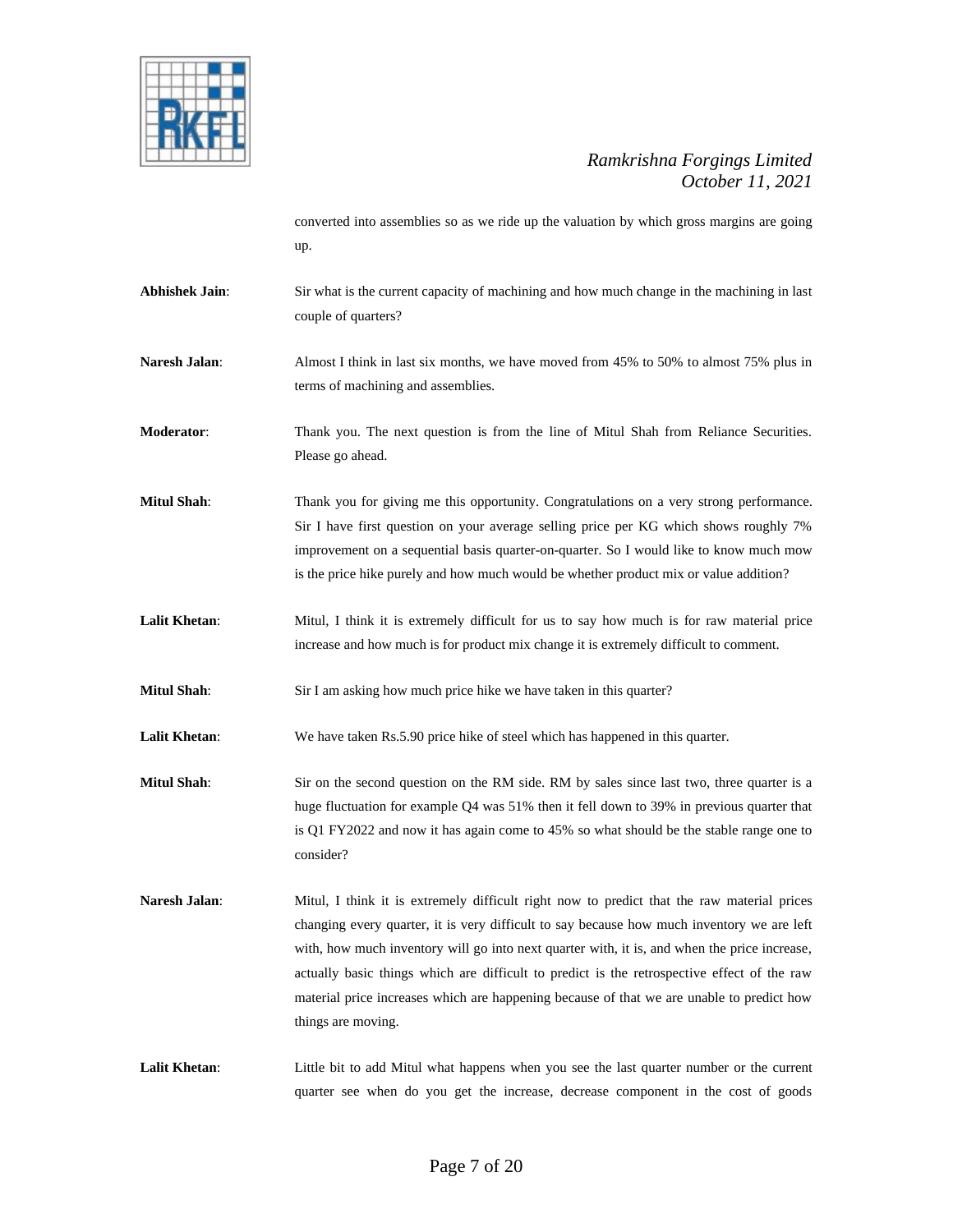

consumed there are lot of costs other than the raw material also involved in that, that is reduced for the purpose of presentation from the raw material like processing costs, other manufacturing cost so that is why you find that only but the 46% to 50% is always a benchmarked number to consider this.

**Mitul Shah**: So at least on a near-term whatever visibility we have that 46% to 50% would be a probable range?

**Naresh Jalan**: Yes.

**Mitul Shah**: Sir my question on the again export and LCV side can you give more detail on what is situation now of LCV segment in terms of utilization, margin improvement and new orders?

Naresh Jalan: I think gradually we are winning new orders. I think we have been keeping our investors posted with whatever new orders we are winning in terms of LCV we are doing exceptionally well in the North American market and we feel that in coming years lot of new orders are going to come in which is going to make a significant progress in LCV side.

**Mitul Shah**: For the quarter LCV would be how much as an overall percentage of revenue?

Lalit Khetan: In terms of export overall revenue I think there are two parts to it lot of material is right now sitting in LLC in terms of North American sale in LCV and the sales which we have already taken into accounts I think close to around 5% to the LCV sales but there are material in warehouse and in LLC.

**Mitul Shah**: Out of this revenue it would be roughly 5%?

**Lalit Khetan**: Yes.

**Mitul Shah:** On the export side Sir?

Naresh Jalan: I think we are going to remain strong. What we feel only in our presentation we have clearly highlighted we cannot predict the semiconductor issue what is going to pan out for it but putting a semiconductor issue aside I think we should do continuously do well during the entire quarter.

**Mitul Shah**: Because earlier we were expecting roughly 900 Crores kind of annual revenue now it seems with this run rate, it could be definitely much higher than that so what could be...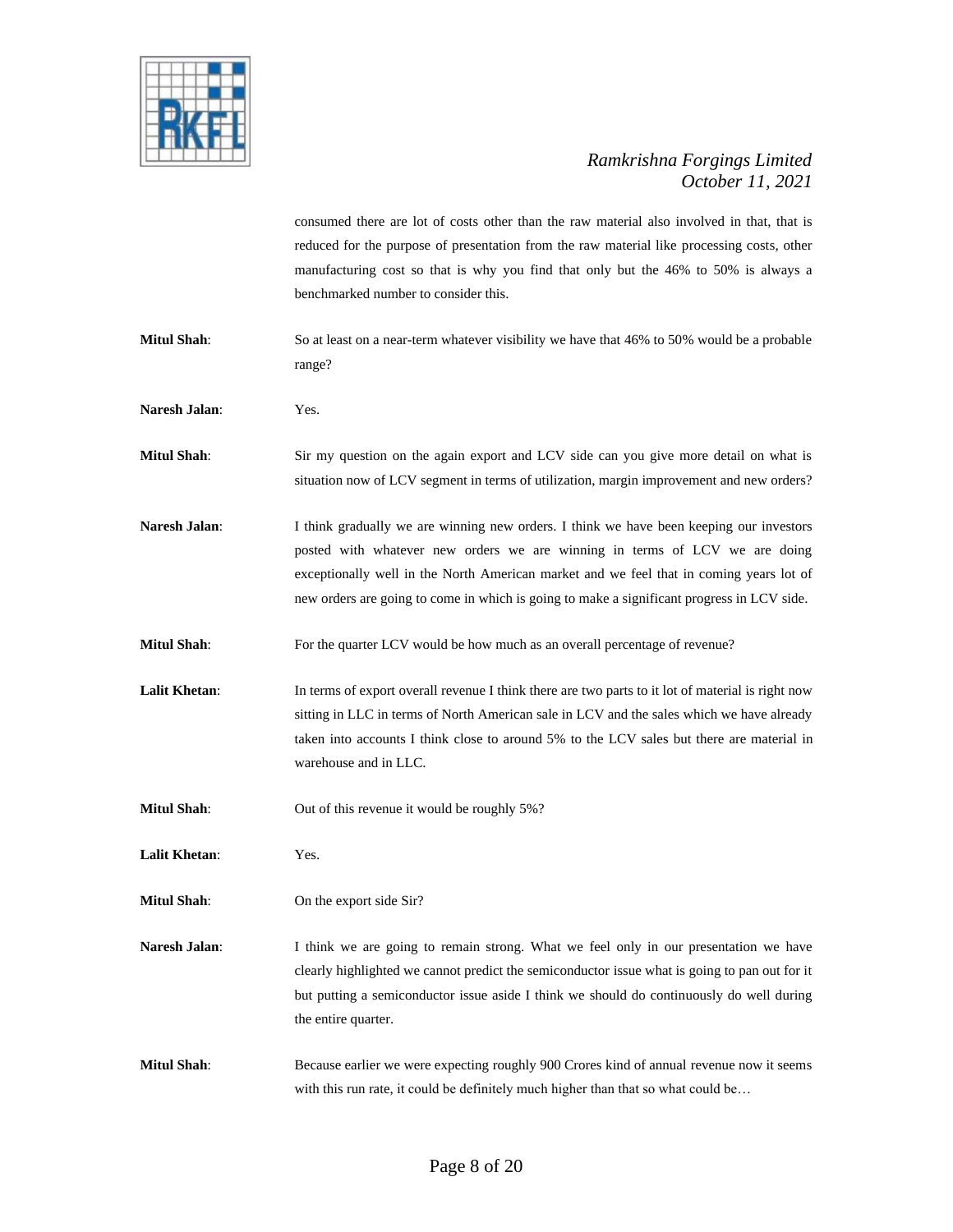

- **Naresh Jalan**: We would not like to give any forward looking number but only thing what we can say that we are going to remain or working in a consolidated manner and we should look at doing much better than what we are doing right now.
- **Mitul Shah**: Sir last question on the margin side this 24% EBITDA margin historically high. So any view of course I am not talking about next one or two quarters based on the fluctuation of raw material as well as uncertainty on semiconductor side. But sustainability wise 24% is it sustainable or it could be one off and stable margin would be 21%, 22%?
- Lalit Khetan: No. We are looking at sustainable margins at this level and I think whatever work we have done post COVID is resulting in this kind of margins for us . I think in last quarter we had attained 23% plus of margins that is the sacrosanct number for us and I think we are doing all what is require to improve on those numbers so we are not surprised with what number 24 plus number what has come. We are working on improving the margins from what we had done in first quarter.
- **Moderator**: Thank you. The next question is from the line of Yash Sarda from Daiwa Capital. Please go ahead.

Yash Sarda: My questions have been answered. Thank you once again.

- **Moderator**: Thank you. The next question is from the line of Dhimant Shah from OneUp Finance. Please go ahead.
- **Dhimant Shah**: One clarification on the Amtek you said the capacity is related to machining, so, if you can help me just kind of rewind that number that you mentioned which it can add in terms of incremental sales on a full year basis?
- **Lalit Khetan**: Yes that we have said on optimum capacity utilization we can go up from 500 Crores to 800 Crores.
- **Dhimant Shah**: You mentioned a very interesting thing and it is partly reflected in your improving gross margins and of course the overall EBITDA margins that you are guiding for. So as we move from smaller products to finished products to assembly, where do you think given the current capacity will plus give or take whatever will this mix reside it, will it be very crucially in favour of the assemblies or as we embark on this journey of more and more value addition as we move forward?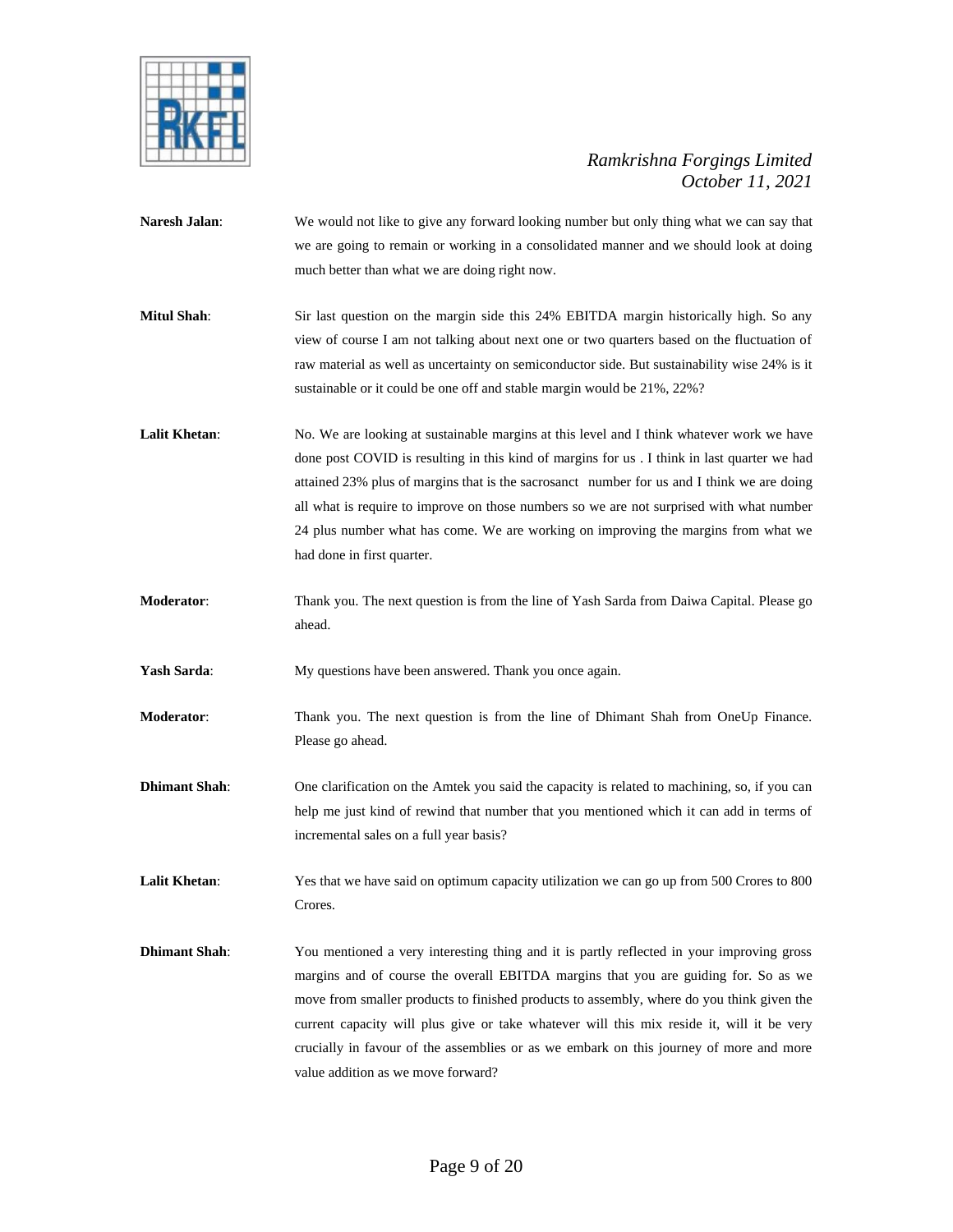

| Naresh Jalan:        | I think with our capex cycle almost over, now it is time for us to fix our utilization and<br>improve capacity versus what we had in terms of whatever better utilization we can do from<br>the capacity. So I think going forward you will find more and more improvement in terms<br>of machining, assemblies and this is the thing which we have to continuously do for next<br>four quarters before we look at further adding in capacity with the market growing .What<br>we have said in our openings is Lalit also said we are seeing green shoots in Indian<br>economy and Indian auto sector now reviving so we are looking at doing such things to<br>improve our utilization in terms of machining and assembly to ensure that we are at the<br>upward trajectory of the capacity. |
|----------------------|-----------------------------------------------------------------------------------------------------------------------------------------------------------------------------------------------------------------------------------------------------------------------------------------------------------------------------------------------------------------------------------------------------------------------------------------------------------------------------------------------------------------------------------------------------------------------------------------------------------------------------------------------------------------------------------------------------------------------------------------------------------------------------------------------|
| <b>Dhimant Shah:</b> | Can you give us just some broad range that okay machines and assemblies put together<br>would be at least upwards of 60%, 70% of the total turnover?                                                                                                                                                                                                                                                                                                                                                                                                                                                                                                                                                                                                                                          |
| <b>Lalit Khetan:</b> | I think we are looking at going up to 85% to 90% of our forgings in machine condition or<br>assembled condition in next two quarters itself.                                                                                                                                                                                                                                                                                                                                                                                                                                                                                                                                                                                                                                                  |
| <b>Dhimant Shah:</b> | Given the kind of growth and geographical expansion that you are seeing would it be one<br>year before you will need to consider the next leg of capacity expansion if any?                                                                                                                                                                                                                                                                                                                                                                                                                                                                                                                                                                                                                   |
| Naresh Jalan:        | I think nothing before FY2024.                                                                                                                                                                                                                                                                                                                                                                                                                                                                                                                                                                                                                                                                                                                                                                |
| <b>Dhimant Shah:</b> | That means that we would possibly overall the complete as you rightly pointed out towards<br>the higher value added products?                                                                                                                                                                                                                                                                                                                                                                                                                                                                                                                                                                                                                                                                 |
| Naresh Jalan:        | Yes, once we are at the optimum of our current capacity and we are debt light that is the<br>time when we start getting free cash flows and we are able to repay most of our debts then<br>we are looking it to go out with doing any expansion now is the best addition.                                                                                                                                                                                                                                                                                                                                                                                                                                                                                                                     |
| <b>Dhimant Shah:</b> | But the lead time would be Sir at least even if you can let us say in FY2023 by the time you<br>order and it come it will always it will be beyond the FY2024 so how early do you need to<br>plan for the next leg of expansion?                                                                                                                                                                                                                                                                                                                                                                                                                                                                                                                                                              |
| Naresh Jalan:        | I think it is extremely difficult at this stage to give any comments.                                                                                                                                                                                                                                                                                                                                                                                                                                                                                                                                                                                                                                                                                                                         |
| <b>Dhimant Shah:</b> | Normally what is the lead time?                                                                                                                                                                                                                                                                                                                                                                                                                                                                                                                                                                                                                                                                                                                                                               |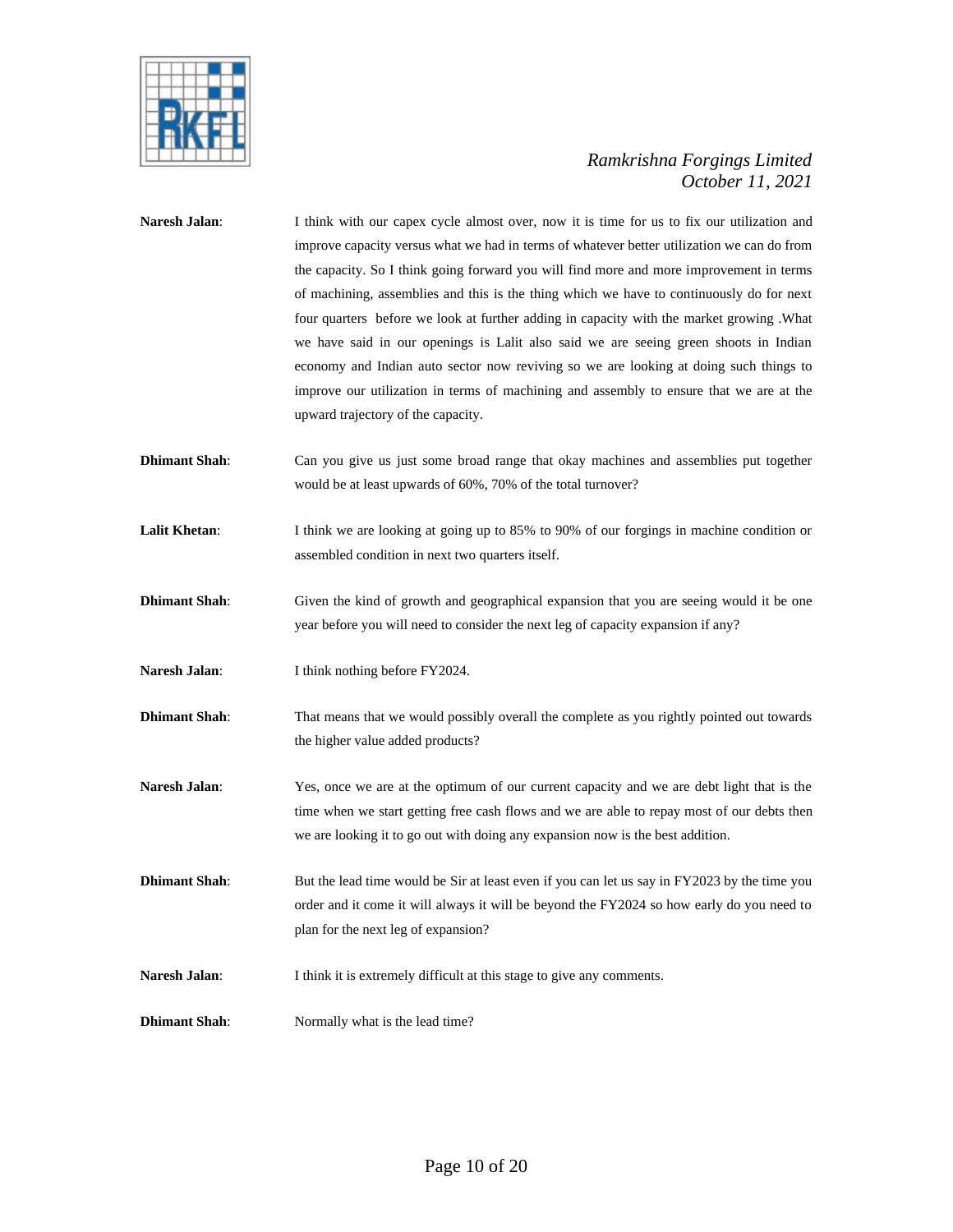

- Naresh Jalan: It depends on the market condition if the market is hot as it is today it will take 12 to 16 months but if market lightens from here it may take happen in 6 months itself it all depends on the market condition at that time when we start looking at capacity expansion.
- **Dhimant Shah**: Lastly, if you can comment on the working capital cycle, will it improve for us the thing observed in the quarter was it one off or can this working capital kind of improve, was it that only because of sampling, because of certain export order?
- **Naresh Jalan:** I think if we continue to grow at the pace we are doing from first quarter of 400 plus Crores to almost 580 Crores if that kind of expansion happens and mostly from exports I think it will take some time before the working capital cycle reaches out because shipment starts reaching and then we get paid it is a full three month cycle when things start looking at. So we should be from fourth quarter onwards start looking at things to normalize and debt coming down in the lower side.
- **Dhimant Shah**: One last question Sir if I may, how do you think on an overall basis both domestic and exports is the pass through of the raw material happening for us?
- **Naresh Jalan:** I think it is 100% pass on except the government contracts and the domestic side all raw material is 100% pass on for us.
- **Dhimant Shah:** Thank you so much and all the very best Sir. Thank you.
- **Moderator**: Thank you. The next question is from the line of Dhiral Shah from Phillip Capital. Please go ahead.
- **Dhiral Shah**: Good evening. Thanks for the opportunity. Sir my question is pertaining to the passenger vehicle side so any progress over there as we are looking to inroad into that segment?
- **Lalit Khetan:** Yes, we have started making progress in the domestic side in PV.
- **Dhiral Shah**: Is it contributing right now or this is going to contribute from next year?
- **Naresh Jalan**: Maybe going to contribute next year only.
- **Dhiral Shah**: Sir on the railway side how much it has contributed to the non-auto side?
- Naresh Jalan: I think Lalit can give you the exact number of railway in first half.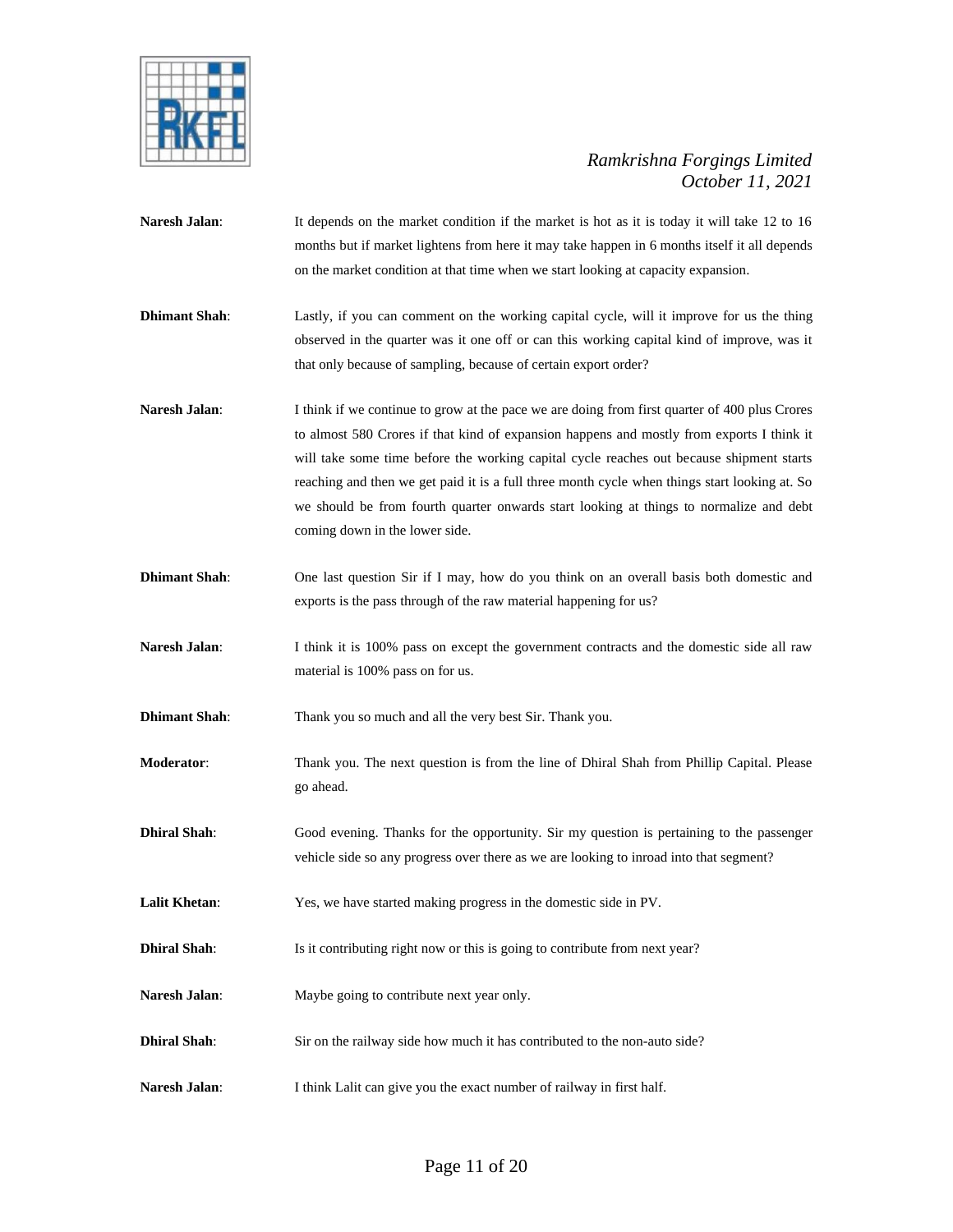

| <b>Lalit Khetan:</b> | Railways we have not done very well in the first half altogether and I will say we have done<br>a very nominal sales so far but we are looking now the orders are getting and railways are<br>fructifying and railway segments are also looking up and in the next upcoming half year we<br>are looking a much better number on the railways. |
|----------------------|-----------------------------------------------------------------------------------------------------------------------------------------------------------------------------------------------------------------------------------------------------------------------------------------------------------------------------------------------|
| <b>Dhiral Shah:</b>  | Sir lastly on the EV side are we looking for low capex in the EV segment or it will be<br>entirely catered through the existing capacity which we have?                                                                                                                                                                                       |
| <b>Naresh Jalan:</b> | In case we put up a full assembly plant for motors and controllers which we are talking to<br>our joint venture partners we will require a capex but that maybe extremely small capex of<br>\$5 to \$6 million only.                                                                                                                          |
| <b>Dhiral Shah:</b>  | This 620 Crores worth which we are talking about it will be from FY2024 right and this<br>will be for how many years of orders Sir?                                                                                                                                                                                                           |
| Naresh Jalan:        | It is for five years.                                                                                                                                                                                                                                                                                                                         |
| <b>Dhiral Shah:</b>  | Okay Sir distributed equally right evenly?                                                                                                                                                                                                                                                                                                    |
| Naresh Jalan:        | Yes.                                                                                                                                                                                                                                                                                                                                          |
| <b>Dhiral Shah:</b>  | Thank you so much Sir. That is it from my side.                                                                                                                                                                                                                                                                                               |
| Moderator:           | Thank you. The next question is from the line of Viral Shah from Enam Holdings. Please go<br>ahead.                                                                                                                                                                                                                                           |
| <b>Viral Shah:</b>   | Thanks for the opportunity. Sir firstly just a clarification. What will be your net debt<br>number at the end of the quarter?                                                                                                                                                                                                                 |
| <b>Lalit Khetan:</b> | Net debt number right now we just reached at 1210 Crores right now.                                                                                                                                                                                                                                                                           |
| <b>Viral Shah:</b>   | Has it come up from second quarter or this was the number at the end of September quarter?                                                                                                                                                                                                                                                    |
| <b>Lalit Khetan:</b> | This is the number at the end of September quarter I am saying.                                                                                                                                                                                                                                                                               |
| <b>Viral Shah:</b>   | Because in the balance sheet it is showing?                                                                                                                                                                                                                                                                                                   |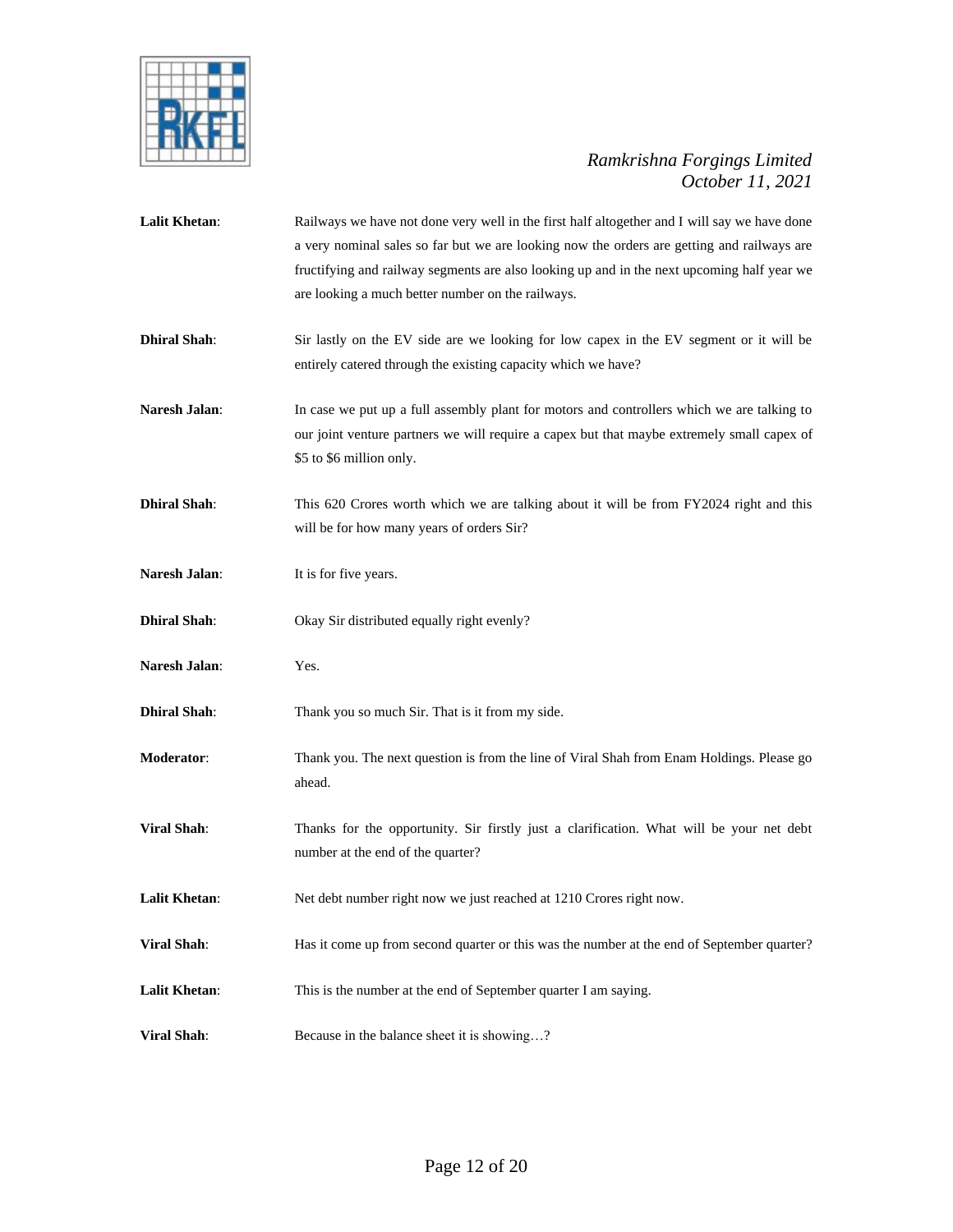

Lalit Khetan: I will clarify. There is a bill discounting of Tata Motors that is notional we have to add in debtors as well as in borrowings that is 113 Crores apart from that 26 Crores was cash balance we have reduced from arriving at this net debt balance. **Viral Shah**: Secondly Sir on capex if I get the number right in H1 capex outflow was 150 Crores so what should we consider for the full year? **Lalit Khetan**: On the capex, I think we have already completed a major part of our capex and there are some small capex are pending. I think now that 25 Crores to 30 Crores will come in the next part of the year on the capex side. **Viral Shah**: Sir is it fair to assume that our capex also for FY2022 would be below 200 Crores? **Lalit Khetan**: Yes. **Viral Shah**: One more question Sir on the inventory we have seen a fairly large rise on the inventory side if you could clarify what was the reason why we have seen such a hike in inventories? **Naresh Jalan**: Yes, basically it has been on account of increase in the stock as warehouses at Europe and US. The vendor management inventory it has gone up and it has also gone up because their building up inventory for the improvement in domestic market and that has not happened so far so that is why little bit build up on inventory. **Viral Shah**: Just one last question Sir on the steel price for the export contracts our steel price is related to the domestic market or international market and how do we pass through? Naresh Jalan: It is related to international market and basically we rely on contractual indexes. We have different indexes in different contracts and based on the increase and decrease on those indexes the steel prices are passed on every quarter. **Viral Shah**: Is there any further pass through which is remaining Sir or we have largely kind of covered for all the steel price pass through increase? Naresh Jalan: Up to September 30, we have got all the increases. **Viral Shah:** Thank you so much for answering all the questions. **Moderator**: Thank you. The next question is from the line of V P Rajesh from Banyan Capital. Please go ahead.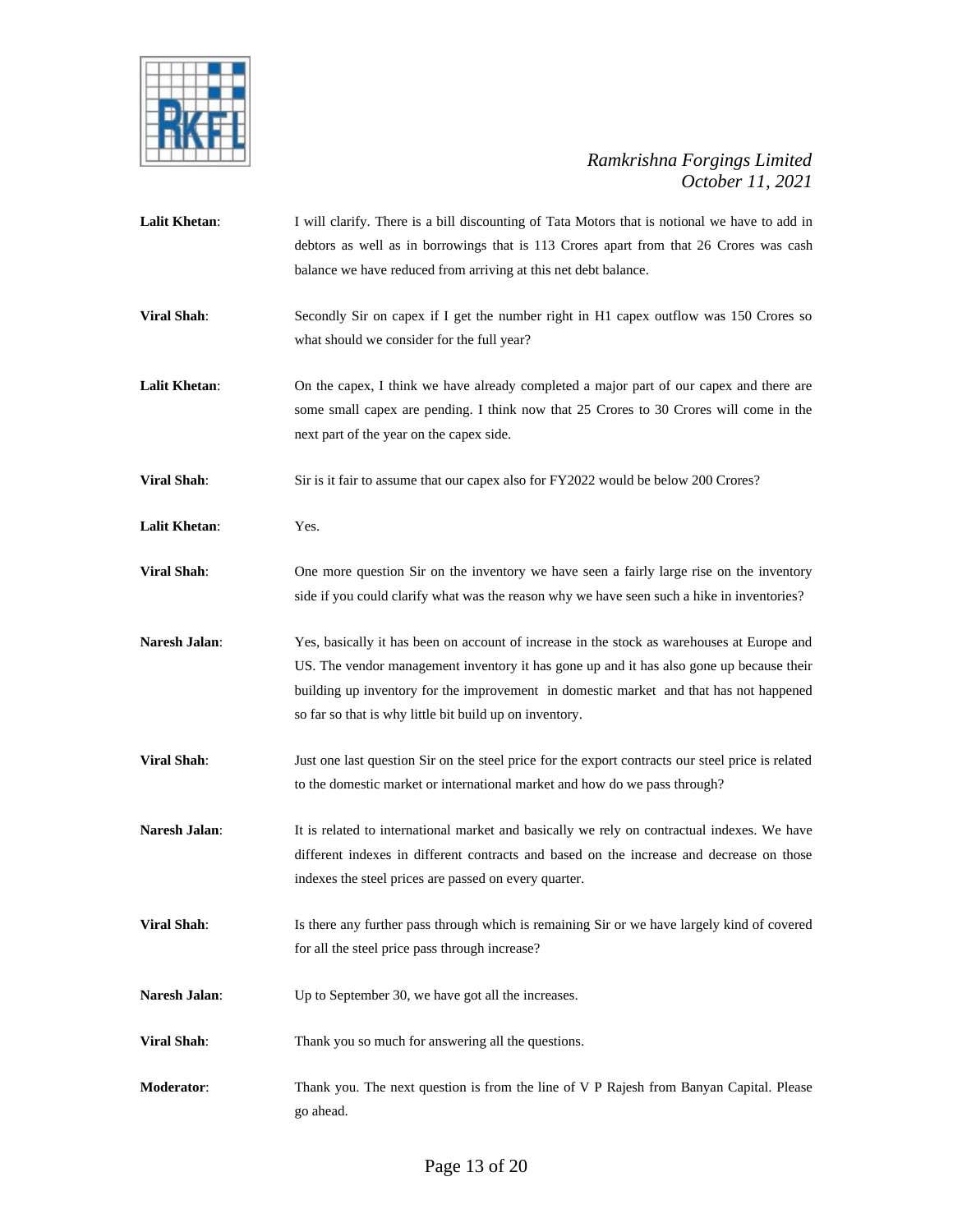

- **V P Rajesh**: Thanks for the opportunity. Congratulations on a good set of numbers. My first question is on the new orders wins that you mentioned earlier are we willingly against other competitors or are we getting incorporated in the new models of these customers vehicles?
- **Naresh Jalan**: I think Rajesh, we will not be able to answer to this question because we do not know whether we are replacing any other supplier or whether it is for new models we do not know we do not ask all these questions to. When RFQ comes to us we basically deal with the RFQ and basically close those RFQs with our customers. We do not ask them questions related to who are the current suppliers or whether it is a new customer.
- **V P Rajesh:** The other question you said you are looking to reduce your debt so is there a target which you will bring it down to and by when?
- Naresh Jalan: I could not get you can you repeat your question?
- **V P Rajesh**: Yes, you mentioned that you are looking to reduce your debt by Q4 as the working capital cycle eases?
- **Naresh Jalan:** There was a pressure on working capital and once the working capital level starts to improve the debt will automatically go down.
- **V P Rajesh**: Any targets which you want to share with us for next year in terms of what it will be?
- **Naresh Jalan**: We have earlier given the target that our debt level will remain at certain level I think at 1070 Crores I think that number we should achieve.
- **V P Rajesh**: Thank you. That is all I have for now. Thank you so much.
- **Moderator**: Thank you. The next question is from the line of Abhishek Jain from Dolat Capital. Please go ahead.
- Abhishek Jain: Sir there is a forex loss of Rs.11 Crores in first half FY2022 it is because of the foreign dominated debt and second do you count it in our other expenditure or interest cost?
- Lalit Khetan: No. We have a forex gain Abhishek in the first half we do not have a forex loss.
- **Abhishek Jain:** Do you have any hedging policies for this part?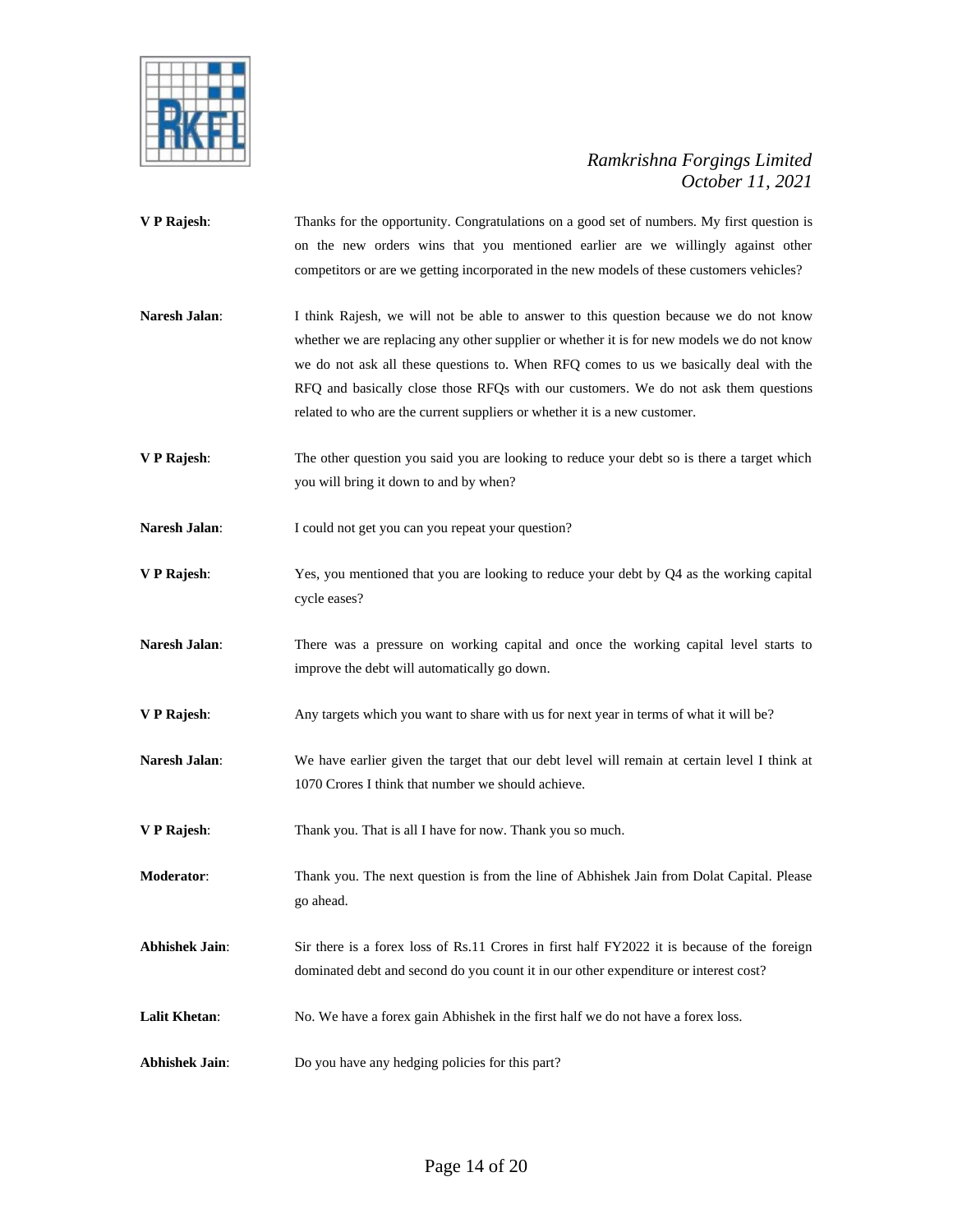

**Lalit Khetan**: Of course we do our part of our export forward sale that we do but we do not do 100% of the exports ready. We do around 50% depending upon the circumstances we do hedge.

**Abhishek Jain**: Sir during this quarter we have not seen any revenue performance from the subsidiary side only we have incurred losses so can you throw some light on the business and operational performance of the subsidiaries?

Lalit Khetan: See we have the revenue but due to Ind AS application on the US subsidiary that revenue has been set off that is why we are seeing a loss in this quarter, not revenue but from the next quarter you can see both on the topline, on the bottomline the reflect are the same certainly we have only 163 Crores in the travel segment where we have essentially to be adding business or may diversifying some business in that segment only and we have a foreign subsidiary where we are selling goods produced by Ramkrishna Forgings Limited to our customers.

- **Abhishek Jain**: My last question is related with this export side. You want to revisit your guidance for the 50% growth in exports by FY2022?
- Naresh Jalan: No. We would not like to revisit right now.
- **Abhishek Jain**: So what sort of the growth can we assume for the second half because the growth was quite strong in the first half?
- **Naresh Jalan:** I think we would continue with that growth only the statement we would like to attach with it that this is just a beginning of the journey.
- **Abhishek Jain**: Thank you Sir. Thank you so much.

**Moderator:** Thank you. The next question is from the line of Arjun Khanna from Kotak. Please go ahead.

- **Arjun Khanna**: Thank you Sir for this opportunity. Just a question in terms of working capital if I look at numbers we have actually given the production numbers also. Is my understanding right so we had roughly 28729 tons of sales and our production was 36863 tons so essentially we built roughly 8100 tons of inventory is that the correct understanding?
- Lalit Khetan: No. That is the post production and that is the sale quantity that is the mix of machine and forge. So there is some gap between the stock and the production we have.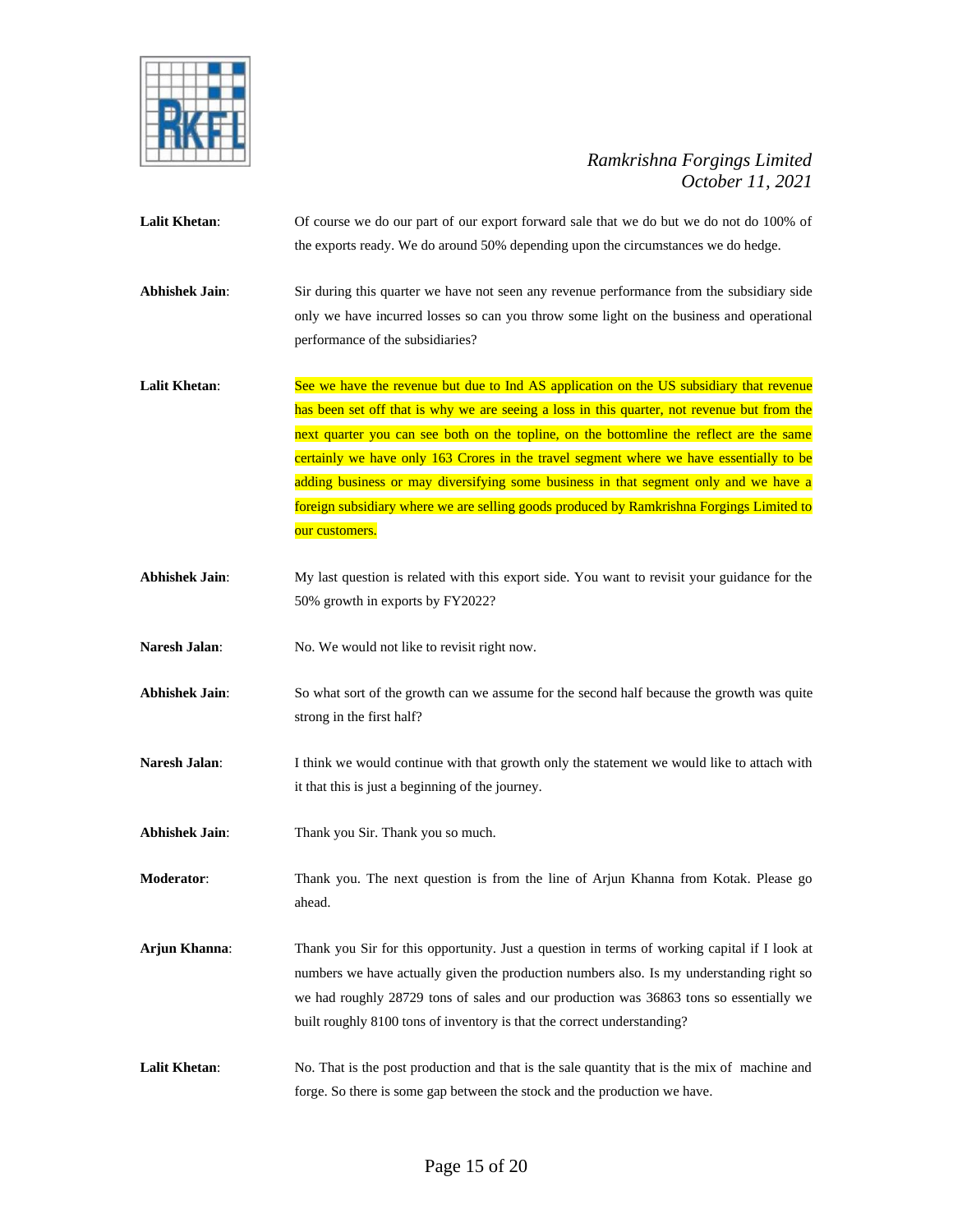

**Arjun Khanna**: Sir basically machining some parts obviously the way it comes off because we right sided that is the correct understanding? **Naresh Jalan**: Yes correct. **Arjun Khanna**: This is helpful. If we look at inventories by itself would you characterize it as a naturally large maybe because of what we have seen with container issues etc., or you think this is largely a normalized inventory? Naresh Jalan: No. I think this is largely because of delays in right now shipments and material getting accumulated in the warehouse also because of semiconductor issue material has not been pulled to the extent we thought it will be pulled by the customer from the warehouse in RKPL LLP and our European operations. So that is the reason we are seeing this kind of inventory. **Arjun Khanna**: That is helpful. Thank you. **Moderator**: Thank you. The next question is from the line of Jinesh Gandhi from Motilal Oswal Financial Services. Please go ahead. **Jinesh Gandhi**: Congrats on good set of numbers. My question pertains to the capacity of 187000 tons so what kind of revenues we can do from that capacity considering the mix change which we are trying to attain? **Naresh Jalan**: I think it is extremely difficult for us to right now tell you what is the kind of revenue we can attain. What we are talking about is right now is we are looking at almost 80% to 85% utilization in the installed capacity by FY2023 and to get a topline to it, it is extremely difficult right now because the way dynamics are changing for us on day to day basis we cannot predict what is the revenue number going to be with that. **Jinesh Gandhi**: This order book which you talked about 620 Crores so effectively annualized run rate is about close to 130 odd Crores from this that is the correct understanding right? **Lalit Khetan**: 680 is annualized and it is a five-year contract. **Jinesh Gandhi:** Great Sir. Thanks and all the best.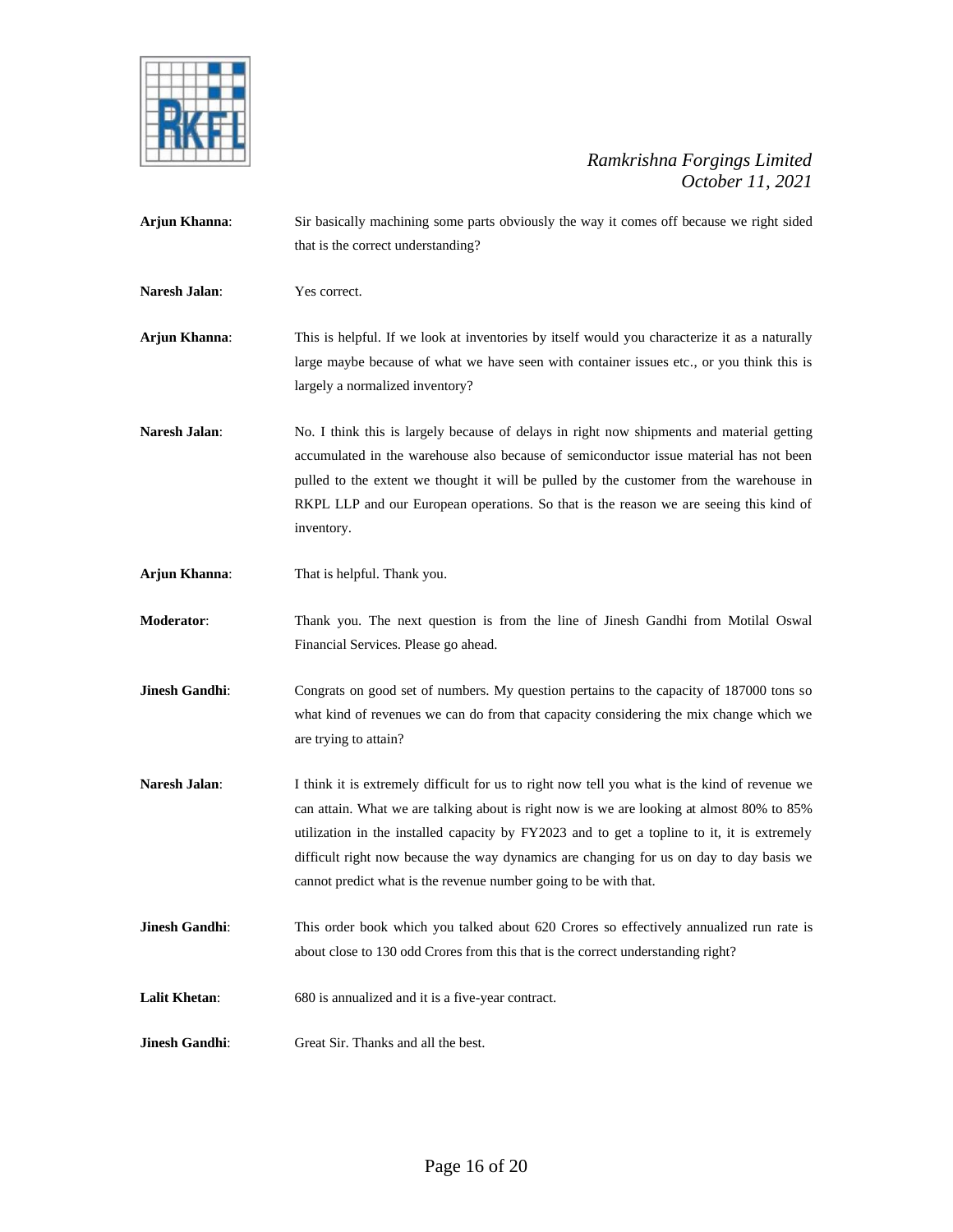

- **Moderator**: Thank you. The next question is from the line of Mitul Shah from Reliance Securities. Please go ahead.
- **Mitul Shah**: Thank you for giving me opportunity once again. Sir I have a question on non-auto side apart from railways what is the status in terms of other segments where we were trying to enter and expanding?
- Naresh Jalan: Mitul, I think we have already started expanding in tractors, in earth moving and this is already started showing in our balance sheet also and I think our entire endeavor and thrust is that in next couple of quarters non-auto segment which is oil and gas, tractor and as well as earth moving construction equipment and other things become equally big as auto sector for us.
- **Mitul Shah:** For this quarter Sir how much contribution was from this?
- **Naresh Jalan:** I think the number I think Lalit will be able to give you the exact number precise what is the indexes segment number.
- **Lalit Khetan:** Do you want the number right now?
- **Mitul Shah**: Yes, Sir but Sir in our presentation other segments we have shown as almost like 19% so how much or can you give some breakup there?
- Lalit Khetan: See that number actually we have from the sales customer wise to say 19% fairly on the non-auto side what we are looking at it contains certainly oil and gas, railway and the earth moving equipment basically and so if you look a broader numbers certainly it will be somewhere because see the domestic side given this content, scrap also there known so this is a mix kind of thing so number certain from this 80%, 90% which coming to around 100 Crores we have got the number I think that we have from the presentation.
- **Naresh Jalan:** Around 45 Crores if I may put an approximate number it is around 45 Crores from this nonauto segment of railways tractors and construction.
- **Mitul Shah**: That is very helpful Sir. Sir second is on the margin side Sir new order wins are generally slightly higher margin segments and most of them are again from the overseas which is again higher margin territory for us?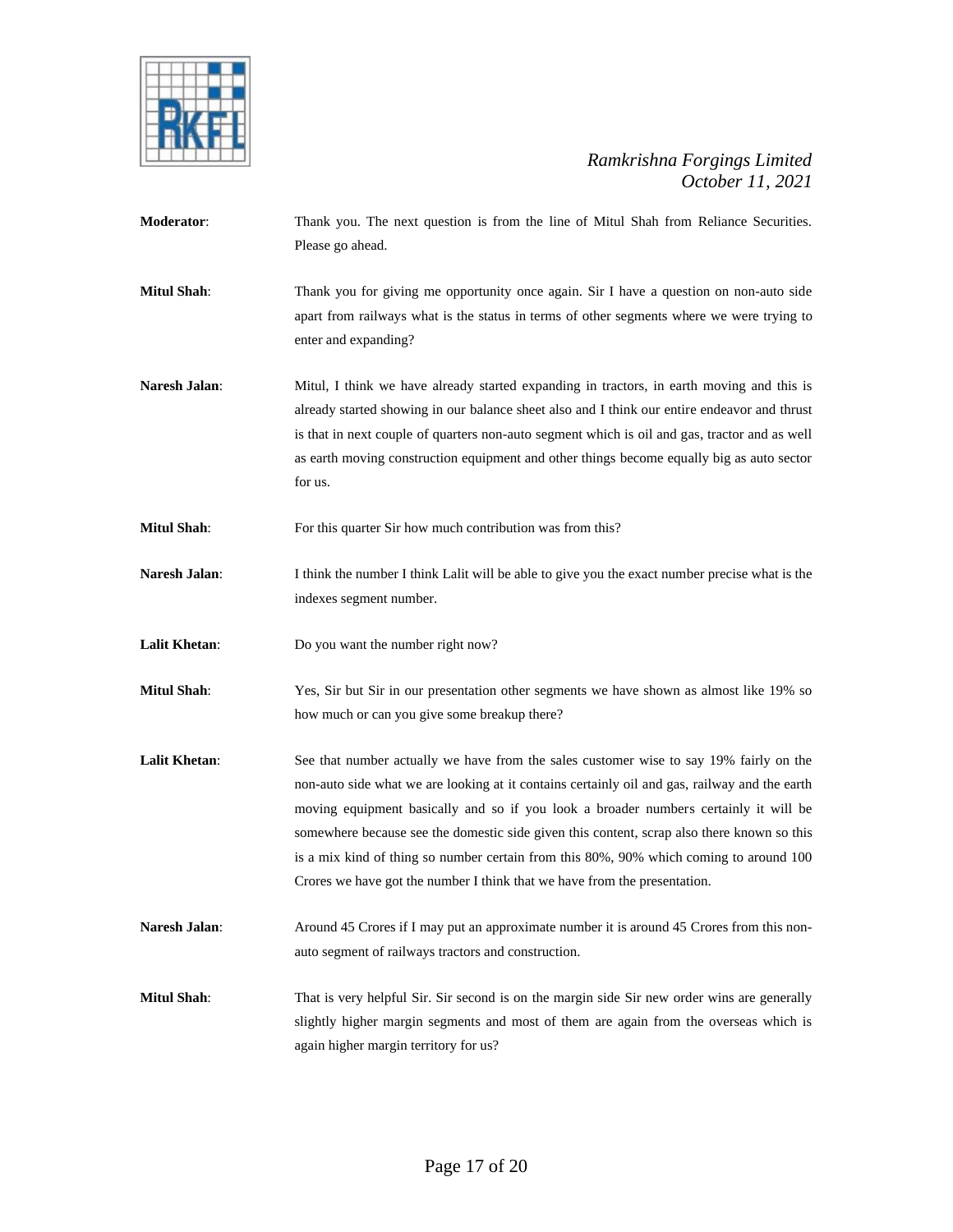

| Naresh Jalan:           | I think it is very difficult for me to comment on margins from new order wins. I think once   |  |
|-------------------------|-----------------------------------------------------------------------------------------------|--|
|                         | we take up manufacturing for those components then we will be able to understand what         |  |
|                         | margins. Right now it is basically a calculated margins and as I said in my earlier statement |  |
|                         | 23% is sacrosanct for us in terms of attaining and working at an EBITDA working. I think      |  |
|                         | we are trying to improve more than that and this is our effort for continuous improvement is  |  |
|                         | already showing in our current results and it will continuously show in the coming quarter    |  |
|                         | results.                                                                                      |  |
|                         |                                                                                               |  |
| <b>Mitul Shah:</b>      | Sir lastly just to reconfirm on the capex side for FY2023 we are saying our majority of the   |  |
|                         | capex is done it is only maintenance related capex so it should be roughly like 40 Crores, 50 |  |
|                         | Crores kind of annual debt should be the range right?                                         |  |
|                         |                                                                                               |  |
| Naresh Jalan:           | Yes.                                                                                          |  |
|                         |                                                                                               |  |
| <b>Mitul Shah:</b>      | Thank you Sir.                                                                                |  |
|                         |                                                                                               |  |
| Moderator:              | Thank you. The next question is from the line of Utkarsh Somaiya, individual investor.        |  |
|                         | Please go ahead.                                                                              |  |
|                         |                                                                                               |  |
| <b>Utkarsh Somaiya:</b> | Thanks for the opportunity. Can you please tell me the replacement cost of current capacity   |  |
|                         | of 187100 tons?                                                                               |  |
| Naresh Jalan:           | I am unable to understand exactly what do you mean by that?                                   |  |
| <b>Utkarsh Somaiya:</b> | How much does it cost you to put up 1 ton of capacity?                                        |  |
|                         |                                                                                               |  |
| Naresh Jalan:           | We do not have any such figure of 1 ton of capacity how much do we take to put up. But in     |  |
|                         | case anybody wants to replicate what our RKFL is right now he will make at least 2500         |  |
|                         | Crores to 3000 Crores in his pocket to replace our RKFL as a whole in terms of only assets.   |  |
|                         |                                                                                               |  |
| <b>Utkarsh Somaiya:</b> | Another question assuming that your product mix is only going to improve from here and if     |  |
|                         | I take the current quarter as just a base can I assume look at the 3500 Crores to 4000 Crores |  |
|                         | of revenue?                                                                                   |  |
|                         |                                                                                               |  |
| <b>Naresh Jalan:</b>    | I would not like to comment on what revenue we can achieve. What we are talking about is      |  |
|                         | close to around 85% to 90% utilization in FY2023 of our installed capacity of 187000 tons     |  |
|                         | and as the capacity commodity prices moves up and down or the premix changes because          |  |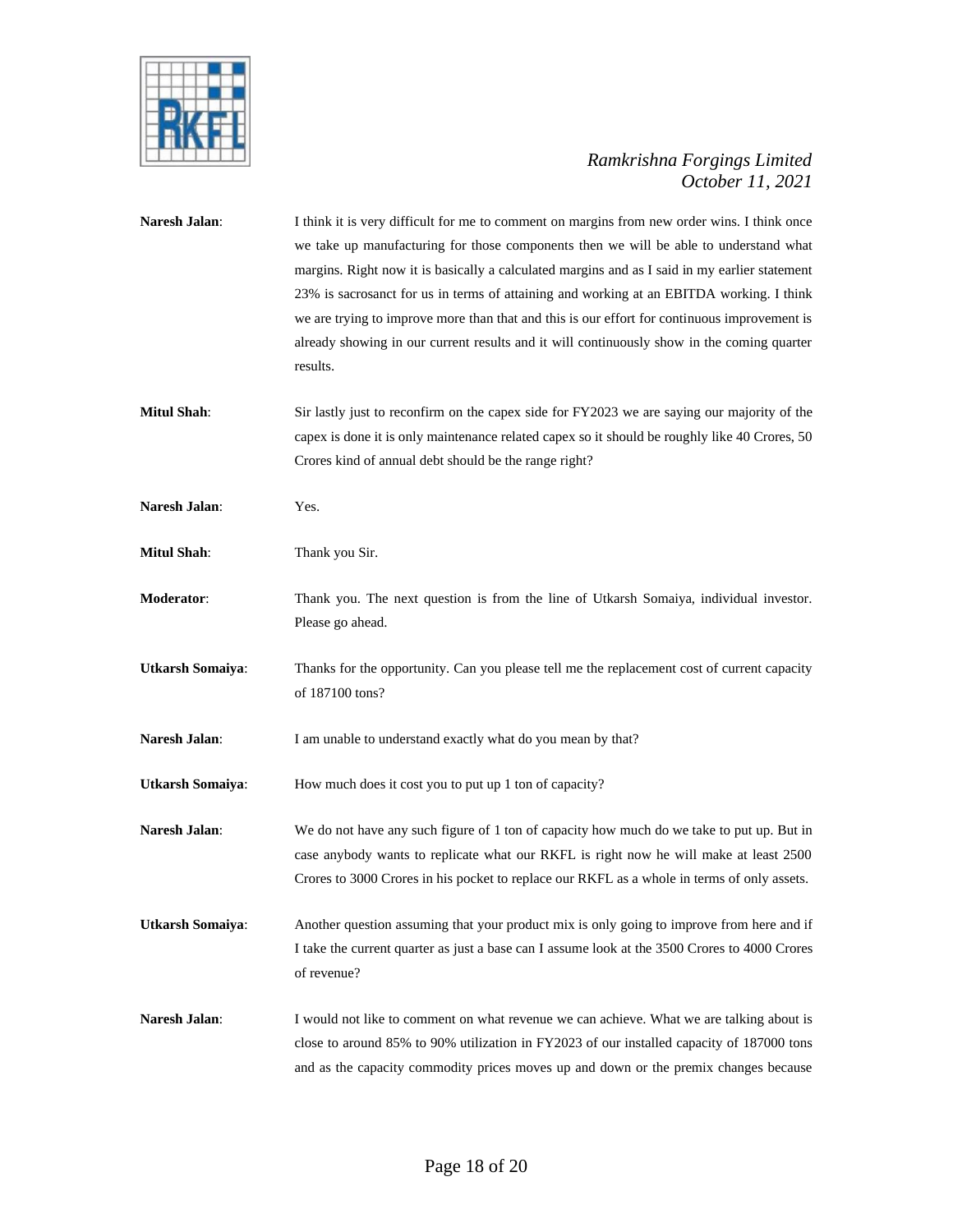

the market is so dynamic, we would not like to comment on what in terms of rupee or monitory terms what is the revenue can be.

**Utkarsh Somaiya**: Is it fair to assume that your product mix will only improve from here?

**Naresh Jalan:** It is fair to assume that the product mix is going to further improve from here on.

**Utkarsh Somaiya**: The 500 Crores to 800 Crores of revenue from Amtek Auto when do you think that would come into the consolidated number?

**Naresh Jalan**: When the court handovers that plant to us. We are eagerly waiting for the Indian courts to decide. The day they handover it in 12 months time post 12 months time from the handover I think this revenue looking to get consolidated into balance sheet.

**Utkarsh Somaiya**: Thank you so much.

**Moderator**: Thank you. The next question is from the line of Karthikeyan from Suyash Advisors. Please go ahead.

**Karthikeyan**: Can you talk a bit about your next set of growth plans in terms of something about the kind of new initiatives that you would be looking at? Would it be more of the same or can you talk a bit about your mind share some of your thoughts please?

**Naresh Jalan:** I think it is premature to talk about anything what is going to happen tomorrow. Right now whatever we have done, we would like to consolidate on that like I said in my earlier statement that we are looking to become in FY2023 to be debt light company and once that is done we would like to grow from thereon and in terms of what we would like to do I think our growth path is very clear, I think we are looking at adding in terms of value add and in terms of assemblies and that is our endeavor that now we would like to be in the upper side of the value adds.

**Karthikeyan:** Would that mean it will be less capital intensive going asset?

Naresh Jalan: In terms of return ratio to sales to investment yes, obviously it is going to be on the lower side, but I think it is very, very premature right now to comment on what kind of investment or what we are going to do post FY2023, but I think our plates are full till FY2023 and I would like to comment only on when the D day comes.